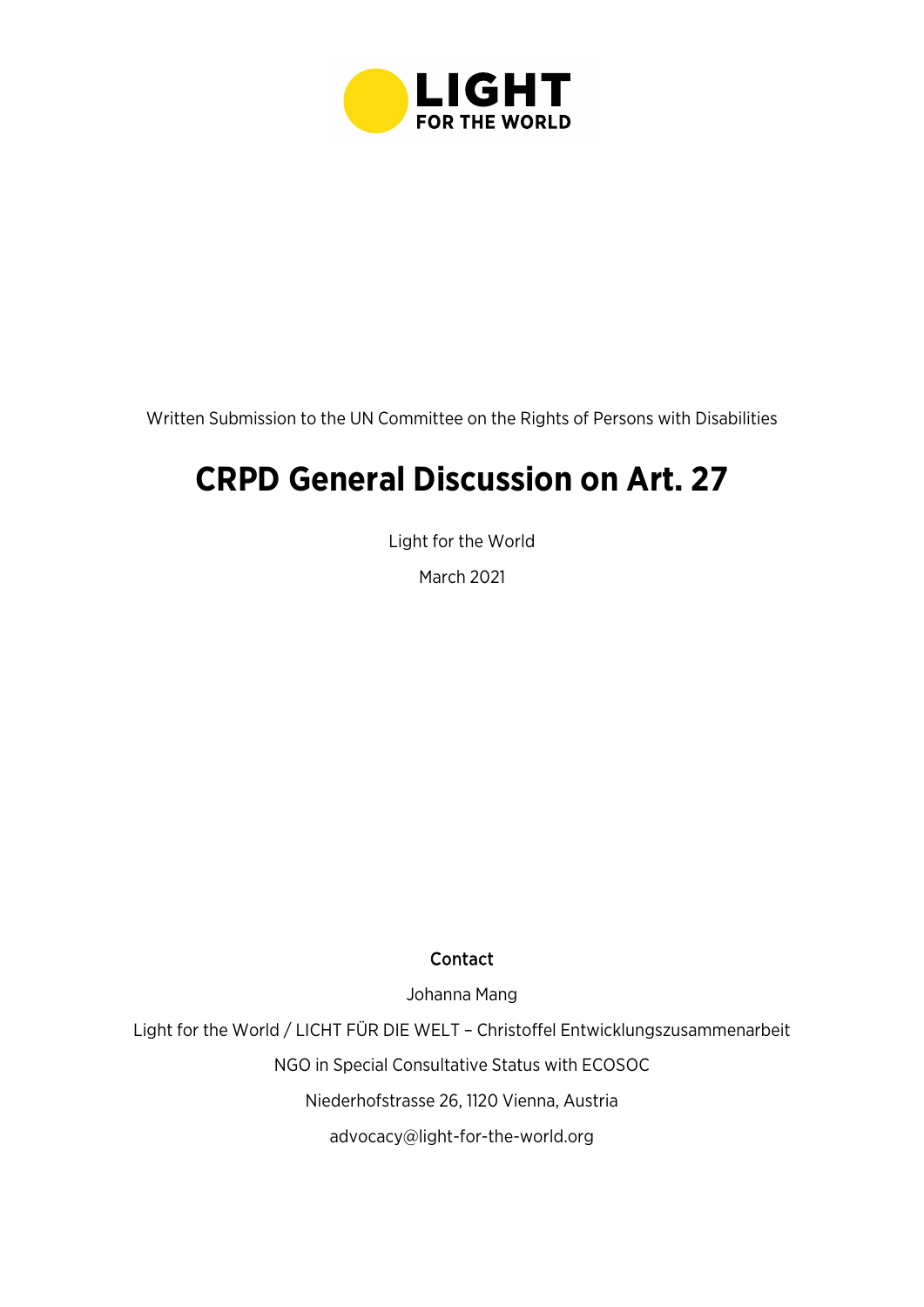## **A. Introduction**

- $1<sub>1</sub>$ Light for the World is an international and independent disability and development nongovernmental organisation. Our mission is to contribute to a world in which persons with disabilities can fully exercise their rights. This includes the economic empowerment of persons with disabilities and their right to work, on an equal basis with others. The focus of our work is on Sub-Saharan Africa. We maintain offices in Burkina Faso, Ethiopia, Kenya, Mozambique, South Sudan, Tanzania and Uganda.
- $2.$ Light for the World shares the concerns of the UN Committee on the Rights of Persons with Disabilities that several barriers impede the full enjoyment of the right to work by persons with disabilities and their inclusion in the labour market. These include but are not limited to discriminatory attitudes and legislation, recruitment practices and qualifications of job seekers with disabilities.
- 3. Therefore, Light for the World welcomes the efforts of the Committee to elaborate a Draft General Comment on Art. 27 CRPD as well as the broad scope of the programme of work undertaken by the Committee. The right to work, on an equal basis with others, is a crucial lever to ensure full and equal participation of persons with disabilities in society.

## **B. Normative Content**

- 4. Light for the World welcomes the legal analysis of the normative content of Art. 27 CRPD. In particular, Light for the World welcomes the acknowledgement of the right to equal remuneration for equal work (Art. 27b CRPD), the consideration of the importance of technical and vocational education and training (Art. 27d CRPD) and the references to microfinancing and cooperative loan associations (Art. 27f CRPD).
- 5. Light for the World notes that the legislative context is many countries is worsening and recommends the Committee to reflect this trend in its analysis. As pointed out in a 2019 study commissioned by Light for the World and the National Union of Disabled Persons of Uganda (NUDIPU): "Generally, disability rights legislation in Uganda is experiencing a retrogressive trajectory whereby relatively strong and progressive policies are repealed and replaced with weaker laws and policies. […] The tax reduction incentive for employers hiring at least ten persons with disabilities was substantially reduced from 15% to 2% and repealed from the Act." [1]
- 6. Light for the World notes the concerns of the Committee about mandatory quota of employees with disabilities in the public and private sector. In particular, Light for the World shares the concern of the Committee as to the preferential treatment of employees with low support requirements. Indeed, the study commissioned by Light for the World and NUDIPU shows that 77% of persons with disabilities in formal employment in the country have a physical disability. [1]
- $7<sup>1</sup>$ However, Light for the World cautions the Committee against critical recommendations on the topic of employment quota, as this might propel State Parties to repeal quota rules altogether. Rather, Light for the World suggests the Committee to formulate clear guidance on best-practice implementation of employment quota and additional supportive measures. Additionally, Light for the World notes that in a 2019 study 100% of surveyed employers and 100% of surveyed persons with disabilities recommended the use of quotas to expand employment opportunities for persons with disabilities. [1]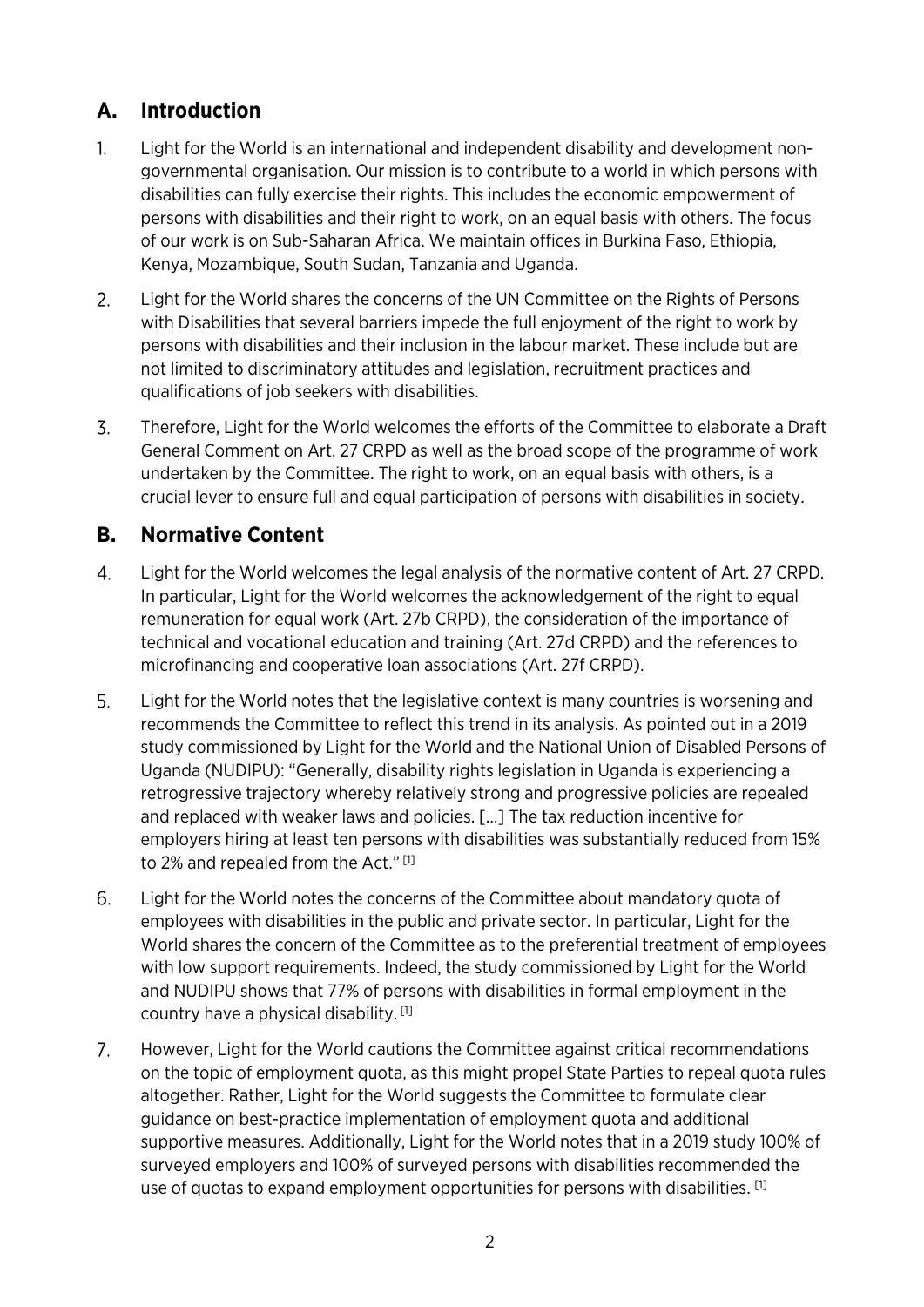- 8. With regards to specific measures to address discriminatory attitudes against women with disabilities (Art 27b Part III), a more detailed analysis by the Committee is required. Light for the World recommends the committee to analyse deliberate affirmative action devised to address the intersectional discrimination against women and girls with disabilities, such as quota for female Technical and Vocational Education and Training students, or international cooperation programmes specifically facilitating incomegenerating activities for women with disabilities. [2]
- 9. Light for the World further recommends a more detailed analysis of the normative content with regards to specific measures to realise the right to work, on equal basis with others, for marginalised groups among persons with disabilities, such as but not limited to persons with deaf blindness. [3] As the Committee notes in the outline, some legislative tools might disadvantage these groups inadvertently. However, the Draft General Comment would benefit from additional insight on basis of State Reviews, which legislation and policies create a positive incentive for the employment of marginalised groups among persons with disabilities.

## **C. State Parties Obligations**

- $10<sub>1</sub>$ Light for the World welcomes the interpretation of State Parties' obligations provided in the outline. In particular, we emphasise the importance of the obligation to protect. The right to work of persons with disabilities, on equal basis with others, is often curtailed by private actors and it is a key responsibility of State Parties to prevent such discrimination.
- $11.$ Light for the World recognises that risks resulting from recruitment software are a relevant factor to consider in high-income settings. However, we recommend the Committee to not shift the focus away from traditional, analogue recruiting methods in middle- and low-income settings as well as the discriminatory attitudes and practices that are deeply engrained in them.

## **D. Relationship with Other Provisions in the CRPD**

- $12.$ Light for the World shares the Committee's perspective that Art. 27 CRPD is a fundamental and transversal human right that is inherently interrelated to different rights enshrined in the CRPD. However, these links are not yet sufficiently highlighted in the outline. Therefore, Light for the World recommends the Committee to strengthen the analysis of the relationship with other provisions in the CRPD, especially with Art. 32 CRPD, Art. 24 CRPD and Art. 31 CRPD.
- $13.$ The envisioned Draft General Comment should clearly indicate the role of international cooperation (Art. 32 CRPD) in the implementation of Art. 27 CRPD. The Draft General Comment should refer to the need for consistent application of the OECD DAC Policy Marker on the Inclusion and Empowerment of People with Disabilities by State Parties. Moreover, the Draft General Comment should indicate the need for State Parties to implement a Twin-Track Approach in their International Cooperation. For further links between Art. 27 CRPD and Art. 32 CRPD, Light for the World strongly recommends the respective report by the UN Special Rapporteur on the Rights of Persons with Disabilities  $(A/75/187)$  as a useful resource. [4]
- $14<sub>1</sub>$ The envisioned Draft General Comment should reflect the importance of Technical Vocational Education and Training at the intersection of education and employment.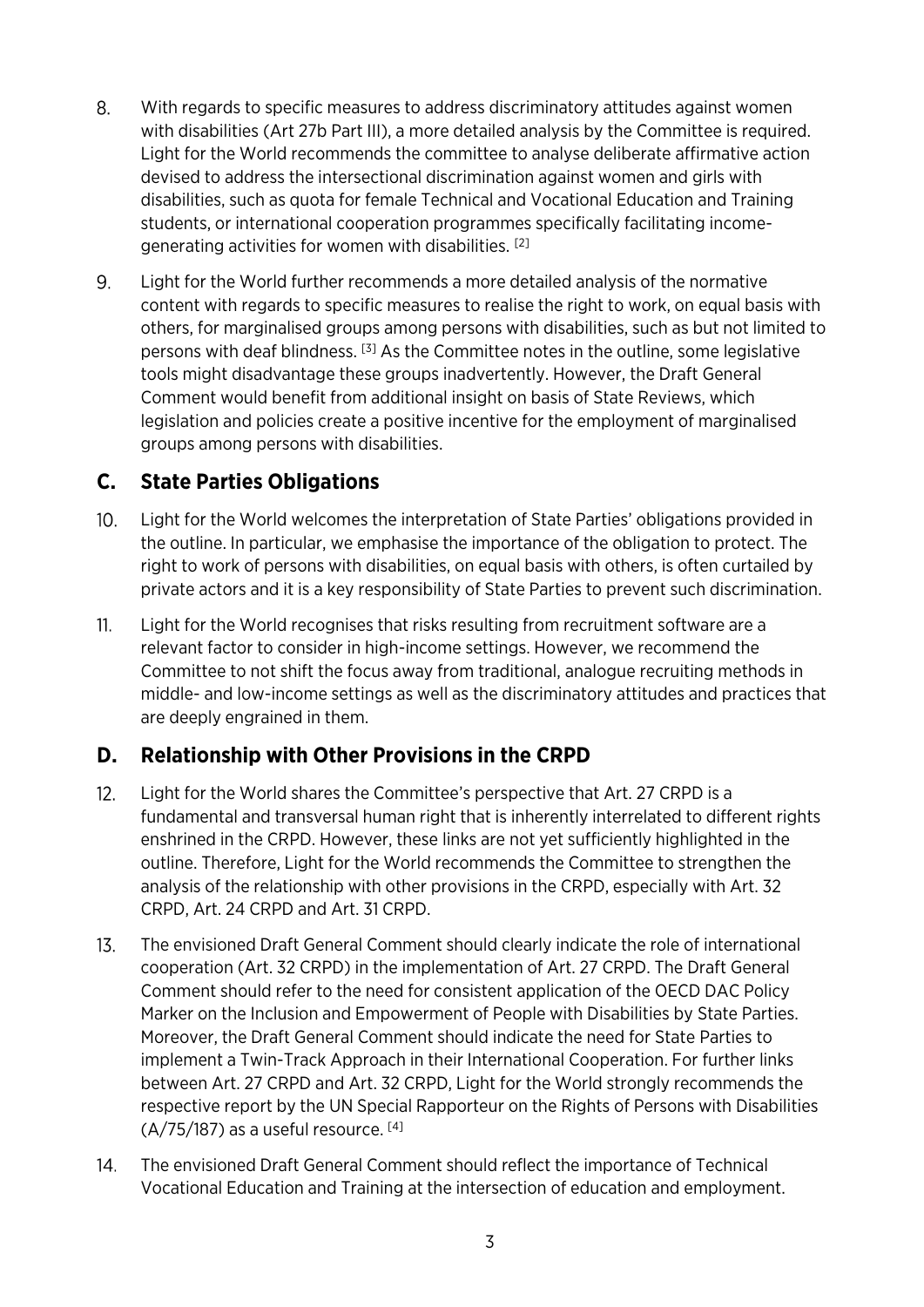While this is included in part under the legal analysis of the normative content, a stronger reference to the general rights under Art. 24 CRPD as well as General Comment No. 4 (C/CRPD/GC/4) is recommended. Technical Vocational Education and Training institutes have to be accessible to and inclusive of all persons with disabilities, including women and girls with disabilities. This is a major precondition for the realisation of the right to work, on equal basis with others. [5]

- $15.$ The present outline does mention the lack of adequate data on the implementation of Art. 27 CRPD but does not address ways to address this on the international, national and regional level. Therefore, the envisioned Draft General Comment should recall the obligations of State Parties to collect appropriate statistical data, disaggregated by gender and disability, to enable the formulation and implementation of policies on employment and work (Art. 31 CRPD)<sup>[6]</sup>
- $16.$ In addition to the relationship with other provisions in the CRPD, Light for the World further recommends the Committee to ensure a stronger reference to the 2030 Agenda for Sustainable Development in the Draft General Comment, in particular to target 8.5. All Sustainable Development Goals, not just target 8.5, have to be interpreted through the lens of the CRPD, for which the Office of the High Commissioner on Human Rights published comprehensive guidance in 2020. [7]

## **E. Implementation at National Level**

 $17.$ Light for the World welcomes the Committee's intention to look for good practices in the implementation of Art. 27 CRPD at the national level and uses this opportunity to share examples from experience in the countries we work in with the Committee.

#### **a. Employer Awareness and Preparedness**

- $18.$ Without awareness and preparedness of employers, legislative measures by State Parties will not be sufficient to realise the right to work, on an equal basis with others, for persons with disabilities. This is relevant for the implementation of Art. 27 CRPD in its entirely, especially Art. 27(a) CRPD, Art. 27(b) CRPD, Art. 27 (d) CRPD and Art. 27 (g) CRPD. Joint efforts by persons with disabilities and their representative organisations as well as public sector institutions and private service providers are needed to ensure employer awareness and preparedness.
- 19. To assess awareness and preparedness of employers, Light for the World has developed a disability inclusion scorecard (DISC). This tool is optimised for organisations working in a context of international development and it can be used for public and private employers or any size. The DISC is a monitoring tool to measure inclusion at organisational level set against detailed inclusion criteria. The tool helps employers to identify their strengths and opportunities for change. [8]
- The Make 12.4% Work initiative in **Uganda** is administered jointly by Light for the World and NUDIPU. It supports private sector and civil society actors to create opportunities for formal employment self employment to persons with disabilities. Disability Inclusion Facilitators (DIF), regularly youth with disabilities, provide trainings to employers and livelihood organisations to support awareness and to implement disability inclusion in the workplace and in mainstream economic empowerment programs. 135 organisations in Uganda have committed to Make 12.4% Work over the course of the past three years, and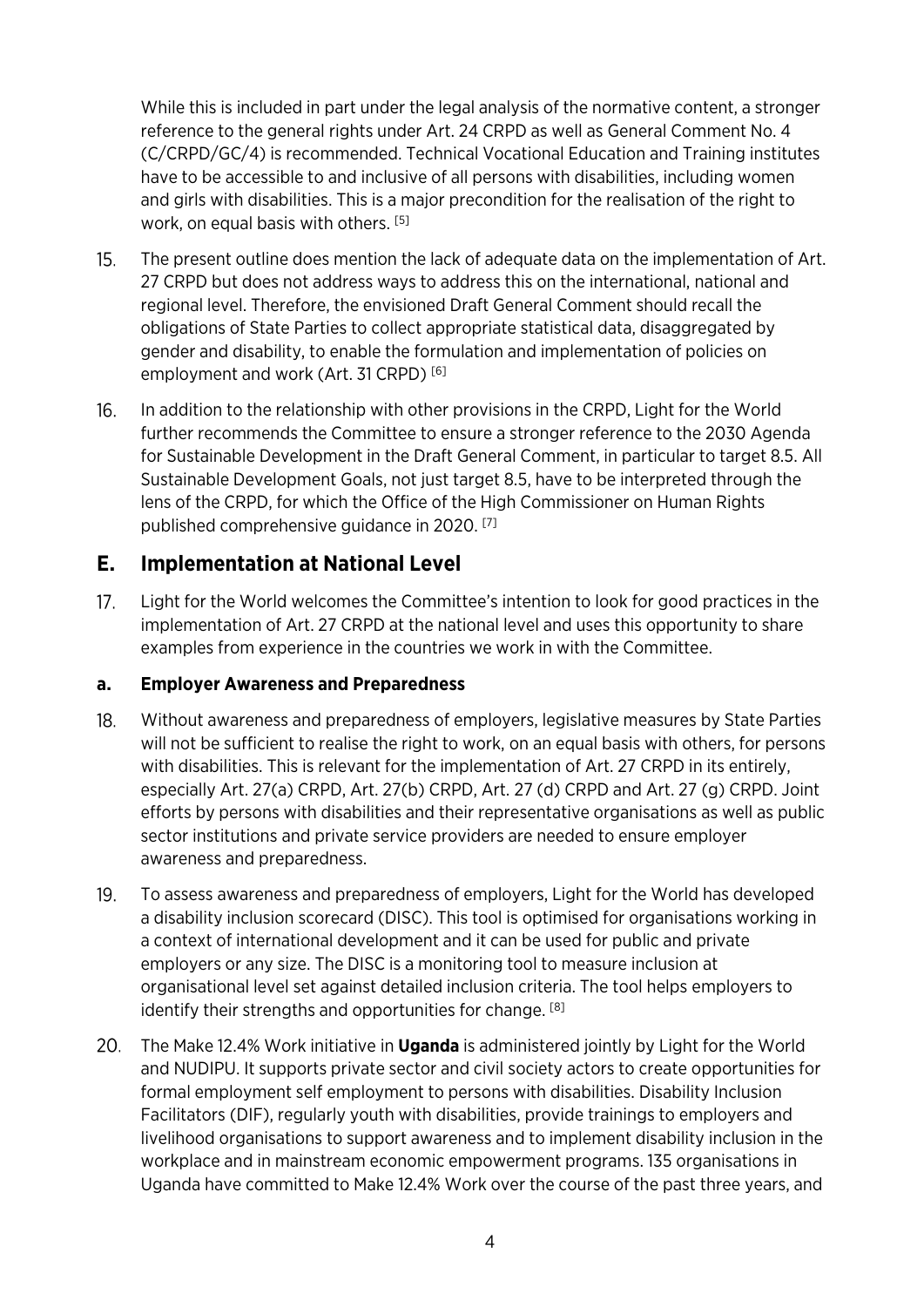senior management, technical staff and human resource staff has been provided with training, coaching and support to make their practices more inclusive of persons with disabilities. DIFs are further available as consultants for workplace adaptations to increase preparedness of employers.<sup>[9]</sup>

- $21.$ Light for the World support national Disability and Business networks in **Uganda** and **Kenya**. The Uganda Business and Development Network has been started in 2019 out of the Make 12.4% Work initiative and is hosted by the Federation of Uganda Employers. Its membership includes some of the largest national and multinational companies in the country. The Kenyan InBusiness Initiative is hosted by Light for the World and supports the Kenya Business and Disability Network, which was founded in 2020. Both networks create awareness among private employers, especially senior management. They create role models for other businesses in the country to emulate. [9]
- $22.$ The Accessible Employment Initiative in **Cambodia** trains persons with and without disabilities as job coaches to support both jobseekers and employers. They identify companies, conduct awareness trainings, and check workplace accessibility. A manual has been developed to standardize the process. Training venues and materials are accessible for all trainees. Work is mostly found in manufacturing and offices. Across 2018 and 2019 job coaches have worked with 125 persons with disabilities and have engaged with employers to promote inclusive employment and workplaces. The project further organised two national employment forums, connecting jobseekers with 32 companies. Project costs for this initiative range between US\$ 85,000 and US\$ 90,000 per year. [10]
- $23.$ State Parties should ensure awareness and preparedness of public entities to employ persons with disabilities. They should further facilitate the awareness and preparedness of private employers, wherever possible. In doing so, State Parties should cooperate with persons with disabilities and their representative organisations as the best-placed entities to provide coaching and training on basis of lived experience. This is also in line with their general obligations under Art. 8 CRPD. State Parties engaging in international cooperation should encourage such initiatives in line with their obligations under Art. 32 CRPD.

#### **b. Technical and Vocational Education and Training**

- 24. Inclusive vocational training and skills building is crucial for economic empowerment, as vocational skills are an important entry point into the labour market. This is linked to the implementation of Art. 27(d) CRPD. However, youth with disabilities are often excluded from pursing Technical and Vocational Education and Training.
- 25. The EmployAble Project was implemented in **Ethiopia**, **Kenya** and **Rwanda** with the specific aim of contributing to quality vocational training for young people with disabilities. It created links between six private Technical and Vocational Education and Training institutes, private businesses and organisations of persons with disabilities. 448 youth with disabilities participated in the project, 41% of those female. After one year 71% were employed, 23% of those in formal, salaried employment. The learnings of the project are summarised in the authoritative EmployAble resource. [11]
- 26. The Young Africa institute in Mozambique is a private Technical and Vocational Education and Training institute. With funding from Austria and the European Union, Light for the World provided technical support to Young Africa to ensure disability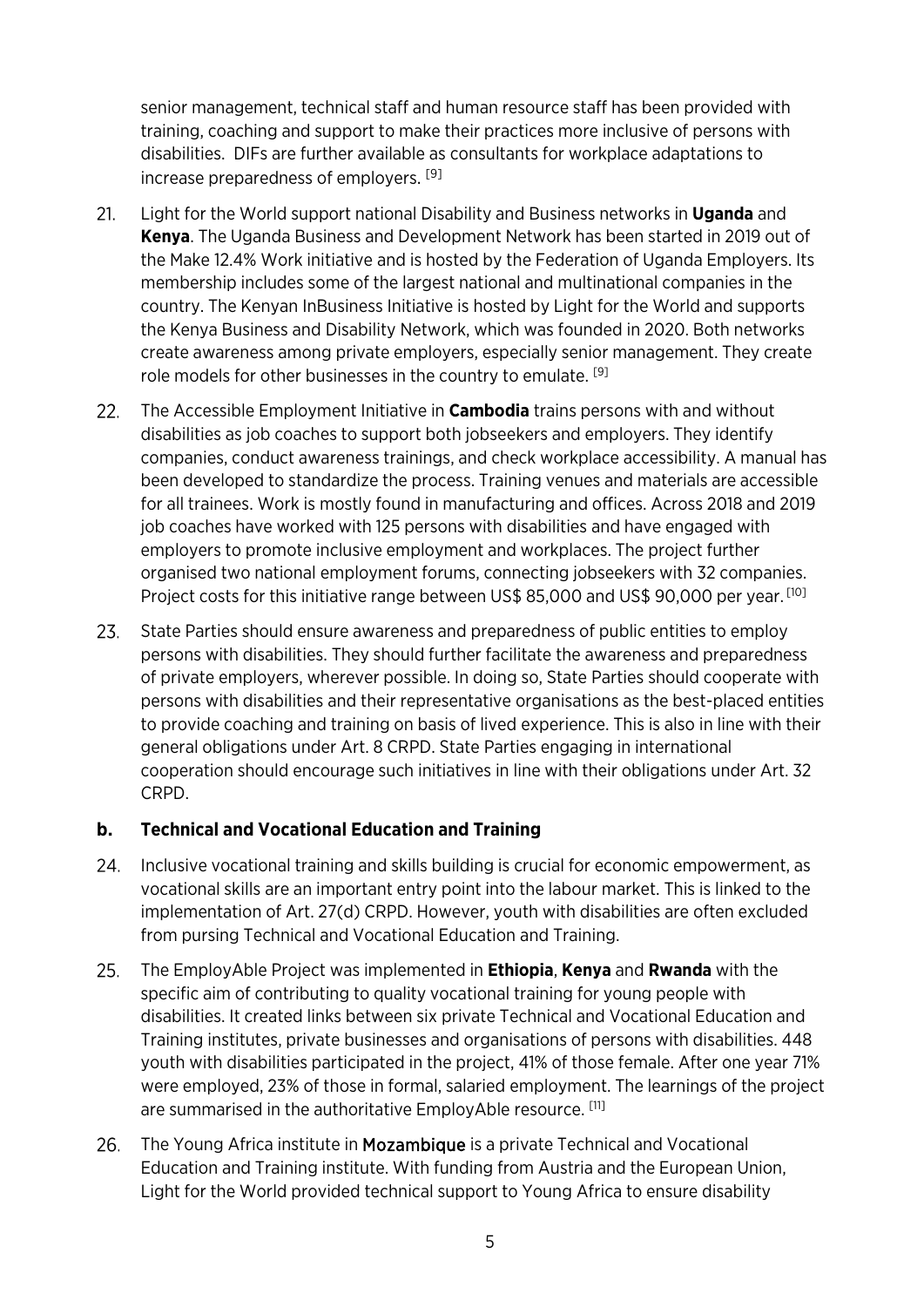inclusion in the institute's operations. This included accessible refurbishment of the institute's facilities, including dormitories and sanitary facilities, as well as capacity development of teaching staff and adaptation or learning materials. Students with disabilities are regularly among the top graduates of the school. [5]

 $27.$ State Parties should ensure that public Technical and Vocational Education and Training is accessible to and inclusive of students with disabilities. This must include the accessibility of all related facilities as well as the capacities of teachers and the availability of adequate and accessible learning material. State Parties engaging in international cooperation should be encouraged to facilitate disability inclusion of Technical and Vocational Education and Training in line with their obligations under Art. 32 CRPD.

#### **c. Employment in the Agricultural Sector**

- 28. In many low-income countries and regions, agriculture is the main economic sector and provides the main source of income for persons with disabilities. This often takes place in self-employment contexts but can also include salaried labour in the agricultural sector. Implementation of Art. 27(b) CRPD and Art. 27(h) CRPD is preconditioned on accessibility and inclusion of the agricultural sector.
- 29. Therefore, Light for the World recommends the Committee to reflect employment and work in the agricultural sector in the Draft General Comment on Art. 27 CRPD.
- The Amuru Disability Mainstreaming Project (ADIMAP) in **Uganda** was implemented by Send a Cow Uganda in partnership with the National Union of Women with Disabilities of Uganda. The project reached 1.800 people with and without disabilities in Northern Uganda. To address physical barriers, accessible gardens were designed. Crop beds were raised at least 12 cm above ground and set wider apart to facilitate wheelchair accessibility. Gardens were situated next to homesteads with accessible latrines to create safe working environments for women with disabilities. [12]
- 31. The AgriLab Project in **Cambodia** is implemented by Light for the World and its local partners in partnership with Engineers without Borders Australia. It works with communities of persons with disability in rural areas to co-design practical technology that facilitates access to agricultural livelihoods. The Agrilab works with a wide range of ages and impairments and has created technologies such as rice seeders for elderly farmers and motorised cassava harvesting carts for mobility impaired farmers and power assisted carts and water pumps for people with limited mobility. [13]
- $32.$ The FSUP Food Security Project in **Bangladesh** was implemented by a coalition of local partners with funding from the European Union. It reached 40.000 ultra-poor femaleheaded households, 12.662 of those with members with disabilities. Participants formed groups to receive training and assets to perform income generating activities, including chicken, goat and beef rearing. Specific awareness-raising and training was offered for women with leprosy. Disability inclusion was made a central part of the project proposal and implementation. [2]
- 33. The Skilling Employment and Entrepreneurship Acholi in **Uganda** was implemented by ZOA Uganda. The target of the programme were subsistence farmers who are willing to organise themselves into small groups of up to 25 members to commercialise their farming activities. With funding from the European Union, Light for the World provided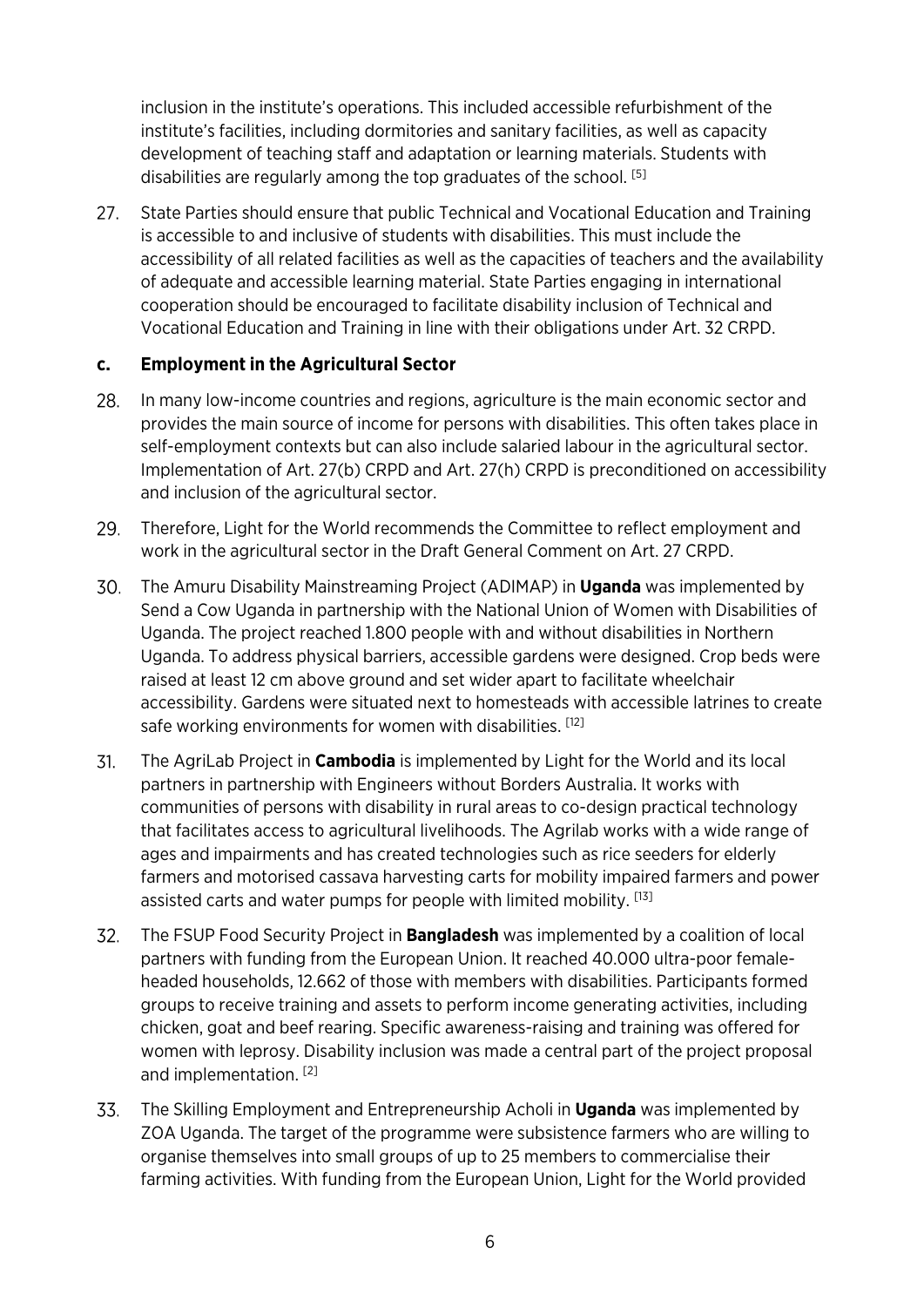technical support on the inclusion of youth with disabilities in these Farmers' Group. ZOA Uganda field staff adapted training methods to include youth with disabilities, particularly youth with hearing impairments. [14]

State Parties engaging in international cooperation should be encouraged to facilitate disability inclusion in agricultural employment. This can be done through disability mainstreaming into general programmes on agricultural livelihood or through the development of disability-specific programmes. Such a twin-track approach is in line with their obligations under Art. 32 CRPD.

#### **d. Microfinancing and Loan Associations**

- 35. Microfinancing and loan associations are a central part of the implementation of Art. 27(f) CRPD. Financial independence is a crucial precondition for self-employment, for starting an own business or for scaling up existing businesses. However, persons with disabilities often experience financial exclusion from private financial actors. Existing normative frameworks on legal capacity create further barriers.
- 36. The iSAVE Program in **Uganda** is developed and implemented by the National Union of Disabled Persons of Uganda (NUDIPU) and Associations of Micro-Finance Institutions of Uganda (AMFIU). The program creates privately operated loan associations for persons with disabilities. Interested participants are encouraged by local District Unions of Persons with Disabilities to form groups of 25-30 members from the same community. A maximum of two members from one household are permitted – in the case of persons with visual, hearing or intellectual disabilities, their family member, caretaker or personal assistant is the second household member allowed. In seven years of operation, 18.966 persons with disabilities have gained access to informal financial services. 1.575 persons with disabilities have accessed formal financial services. 1.344 persons with disabilities have started profitable small- and medium-sized enterprises as a result of participating in iSAVE. [15]
- State Parties need to ensure that the relevant legal framework allows the creation of such loan associations. State Parties engaging in international cooperation should support such programs in line with their obligations under Art. 32 CRPD.

## **F. Conclusion and Recommendations**

- Light for the World congratulates the Committee on the elaboration of the outline for a 38. Draft General Comment on Art. 27 CPRD.
- 39. Light for the World recommends the Committee to strengthen references to other articles of the CRPD in the Draft General Comment, especially to Art. 32 CRPD. International Cooperation, delivered both through State Parties and through nongovernmental organisations, is an essential tool to strengthen economic empowerment of persons with disabilities in low-income countries.
- Light for the World recommends the Committee to include in the Draft General Comment specific references on how to realise the right to work, on an equal basis with others, for marginalised groups among persons with disabilities, especially for women with disabilities and persons with deaf blindness.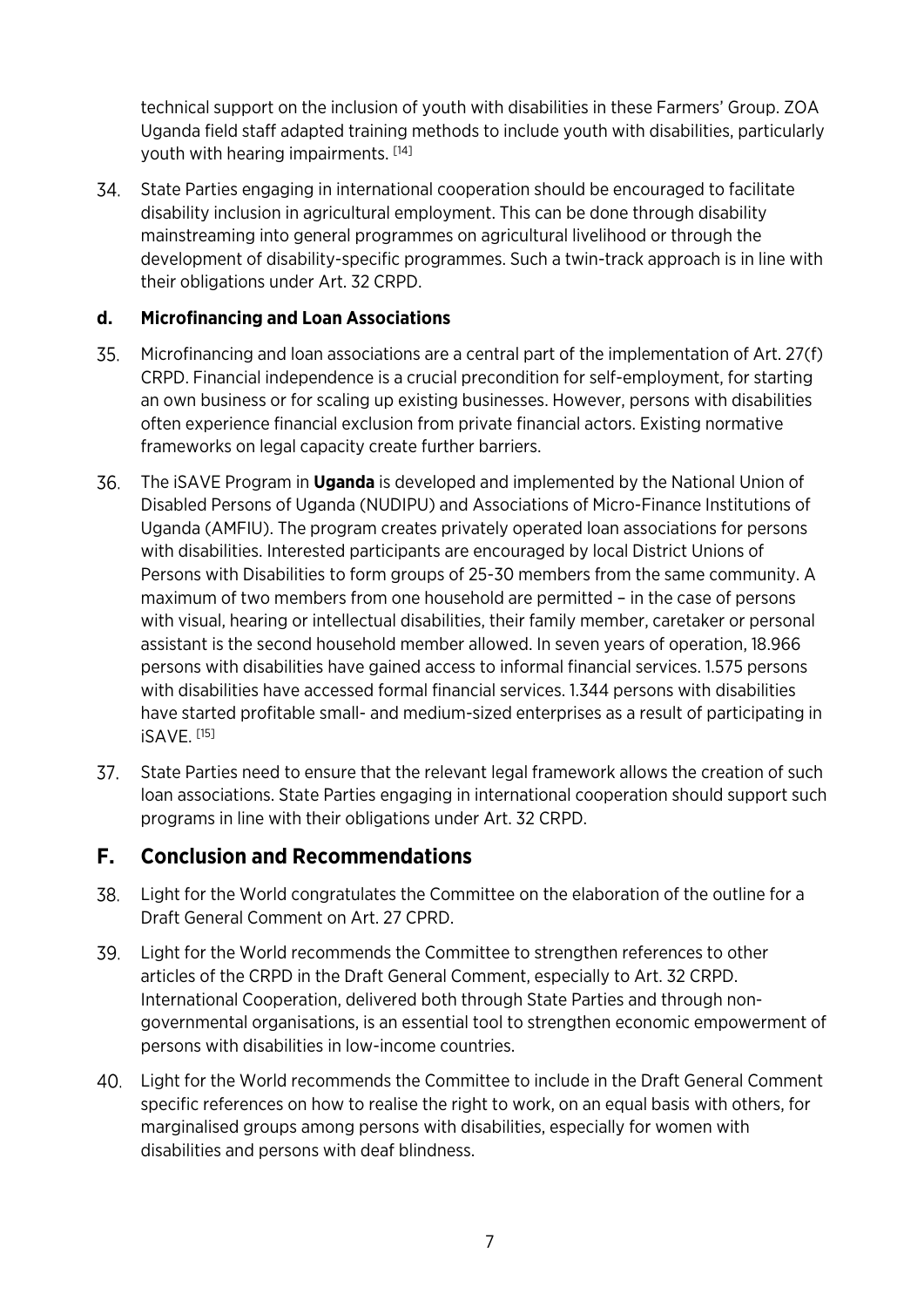41. Light for the World suggests the Committee to consider good practice examples from **Bangladesh, Cambodia, Ethiopia, Kenya, Mozambique, Rwanda** and **Uganda** for the implementation at national level, highlighting the fact that the right of persons with disabilities to work, including women and youth with disabilities, on an equal basis with others, can also be achieved in low-income settings.

### **G. References**

- [1] Ojok, P., Oryema, J.B. & Were, D. (2019): The Employment Situation of Persons with Disabilities and the Prospect of a Quota Employment Policy in Uganda. Light for the World and the National Union of Disabled Persons of Uganda. Link to Resource 1: [https://wecanwork.ug/download/employment-situation-of-persons-with-disabilities](https://wecanwork.ug/download/employment-situation-of-persons-with-disabilities-quota-system-full-report/)[quota-system-full-report/.](https://wecanwork.ug/download/employment-situation-of-persons-with-disabilities-quota-system-full-report/)
- [2] Bruijn, P. (2014): Inclusion Works: Lessons Learned on the Inclusion of People with Disabilities in a Food Security Project for Ultra-Poor Women in Bangladesh. Link to [Resource 2: https://www.light-for-the](https://www.light-for-the-world.org/sites/lfdw_org/files/download_files/inclusionworks.pdf)[world.org/sites/lfdw\\_org/files/download\\_files/inclusionworks.pdf.](https://www.light-for-the-world.org/sites/lfdw_org/files/download_files/inclusionworks.pdf)
- [3] Delfyna, A. (2019a): Skills Development for Youth with Deafblindness. Disability Inclusion Insight Series #5. Light for the World. [Link to Resource 3:](https://wecanwork.ug/download/dii-series-5-skills-development-for-youth-with-deafblindness/)  [https://wecanwork.ug/download/dii-series-5-skills-development-for-youth-with](https://wecanwork.ug/download/dii-series-5-skills-development-for-youth-with-deafblindness/)[deafblindness/.](https://wecanwork.ug/download/dii-series-5-skills-development-for-youth-with-deafblindness/)
- [4] Special Rapporteur on the Rights of Persons with Disabilities (2020): Report on the Rights of Persons with Disabilities in International Cooperation. A/75/186. [Link to](https://undocs.org/en/A/75/186)  [Resource 4: https://undocs.org/en/A/75/186.](https://undocs.org/en/A/75/186)
- [5] Light for the World (2020): Skills against Unemployment. Disability Inclusive TVET. [Link](https://www.light-for-the-world.org/disability-inclusive-tvet)  [to Resource 5: https://www.light-for-the-world.org/disability-inclusive-tvet.](https://www.light-for-the-world.org/disability-inclusive-tvet)
- [6] International Disability Alliance, Stakeholder Group of Persons with Disabilities & CBM Global (2020): Disability Data Advocacy Toolkit. [Link to Resource 6: https://cbm](https://cbm-global.org/wp-content/uploads/2020/11/DisabilityData_advocacytoolkit_accessible.pdf)[global.org/wp-content/uploads/2020/11/DisabilityData\\_advocacytoolkit\\_accessible.pdf.](https://cbm-global.org/wp-content/uploads/2020/11/DisabilityData_advocacytoolkit_accessible.pdf)
- [7] Office of the High Commissioner on Human Rights (2020): SDG-CRPD Resource Package. [Link to Resource 7: https://www.ohchr.org/EN/Issues/Disability/Pages/SDG-CRPD-](https://www.ohchr.org/EN/Issues/Disability/Pages/SDG-CRPD-Resource.aspx)[Resource.aspx.](https://www.ohchr.org/EN/Issues/Disability/Pages/SDG-CRPD-Resource.aspx)
- [8] Light for the World (2018): Disability Inclusion Score Card. Disability Inclusion Lab[. Link to](https://lab.light-for-the-world.org/publications/disability-inclusion-score-card/)  [Resource 8: https://lab.light-for-the-world.org/publications/disability-inclusion-score](https://lab.light-for-the-world.org/publications/disability-inclusion-score-card/)[card/.](https://lab.light-for-the-world.org/publications/disability-inclusion-score-card/)
- [9] Make 12.4% Work (2021): 2020 Review: A Year of Learning and Adapting. [Link to](https://wecanwork.ug/download/the-make-12-4-work-2020-review/)  [Resource 9: https://wecanwork.ug/download/the-make-12-4-work-2020-review/.](https://wecanwork.ug/download/the-make-12-4-work-2020-review/)
- [10] Zero Project (2021): Training Job Coaches to Support Jobseekers with Disabilities and Employers. Innovative Practices of 2021. [Link to Resource 10:](https://zeroproject.org/practice/pra21_1341_aw/)  [https://zeroproject.org/practice/pra21\\_1341\\_aw/.](https://zeroproject.org/practice/pra21_1341_aw/)
- [11] Baart, J. & Maarse, A. (2017): I am EmployAble: Creating Access to Technical and Vocational Education for Young People with Disabilities. Light for the World. [Link to](https://www.light-for-the-world.org/sites/lfdw_org/files/download_files/lftw_employable_web_0.pdf)